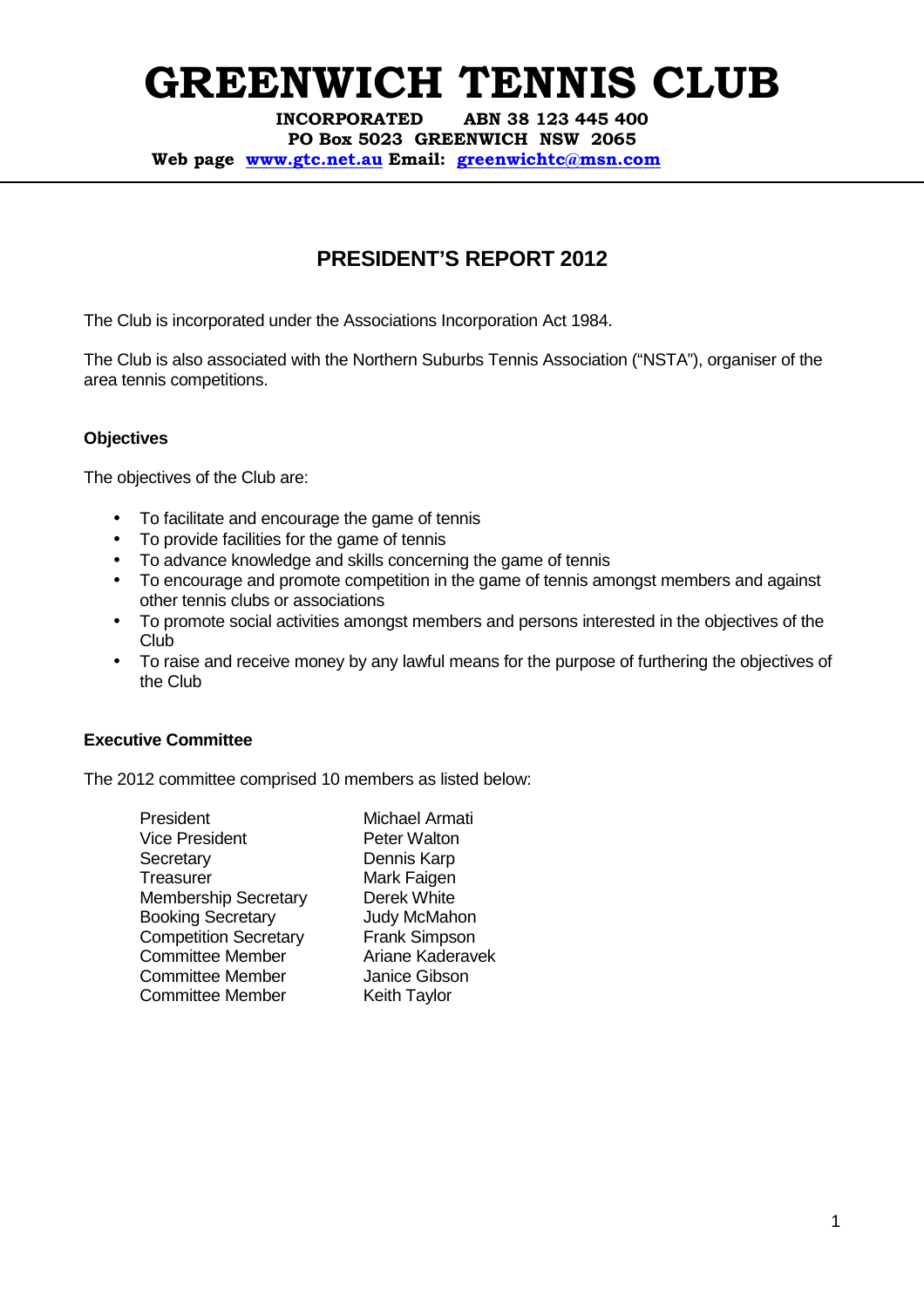**INCORPORATED ABN 38 123 445 400** 

**PO Box 5023 GREENWICH NSW 2065** 

**Web page www.gtc.net.au Email: greenwichtc@msn.com**

#### **Membership Fees**

|                       | Joining and membership fees were not increased this year.                                                      |                   |                   |
|-----------------------|----------------------------------------------------------------------------------------------------------------|-------------------|-------------------|
|                       |                                                                                                                | 2011              | 2012              |
| Joining Fees:         | Ordinary<br><b>Junior Concession</b>                                                                           | \$120<br>\$30     | \$120<br>\$30     |
| <b>Annual Fees:</b>   |                                                                                                                |                   |                   |
|                       | <b>Full Adult Member</b><br>Junior                                                                             | $$100*$<br>\$10   | \$100*<br>\$10    |
|                       | *A timely payment discount of \$10 is offered<br>on full adult member annual fees received<br>by the due date. |                   |                   |
| <b>Visitors Fees:</b> | Per Visit<br><b>Casual Hire Per Hour</b>                                                                       |                   | \$5<br>\$15       |
| <b>Membership</b>     |                                                                                                                |                   |                   |
|                       | At this date, the membership consists of:                                                                      |                   |                   |
|                       |                                                                                                                | 2011              | 2012              |
|                       | <b>Full Adult Members</b><br>Graded Juniors/Students/Juniors                                                   | 222<br>102<br>324 | 234<br>127<br>361 |

Since the last annual general meeting, the Committee has scheduled a number of prospective member's introduction trials with more applicants being invited to join the club.

Despite the large numbers, members have reported no problems in the use of the courts. Membership has been kept open for the time being.

#### **Management**

The Club has maintained a web address www.gtc.net.au and is using this as a further means of correspondence with its members. There is a wealth of information on the site including the Clubs Calender, membership application forms and Internal Mixed Doubles results. We encourage all Members to make contributions. A special thank you to Peter Armati for keeping the site updated.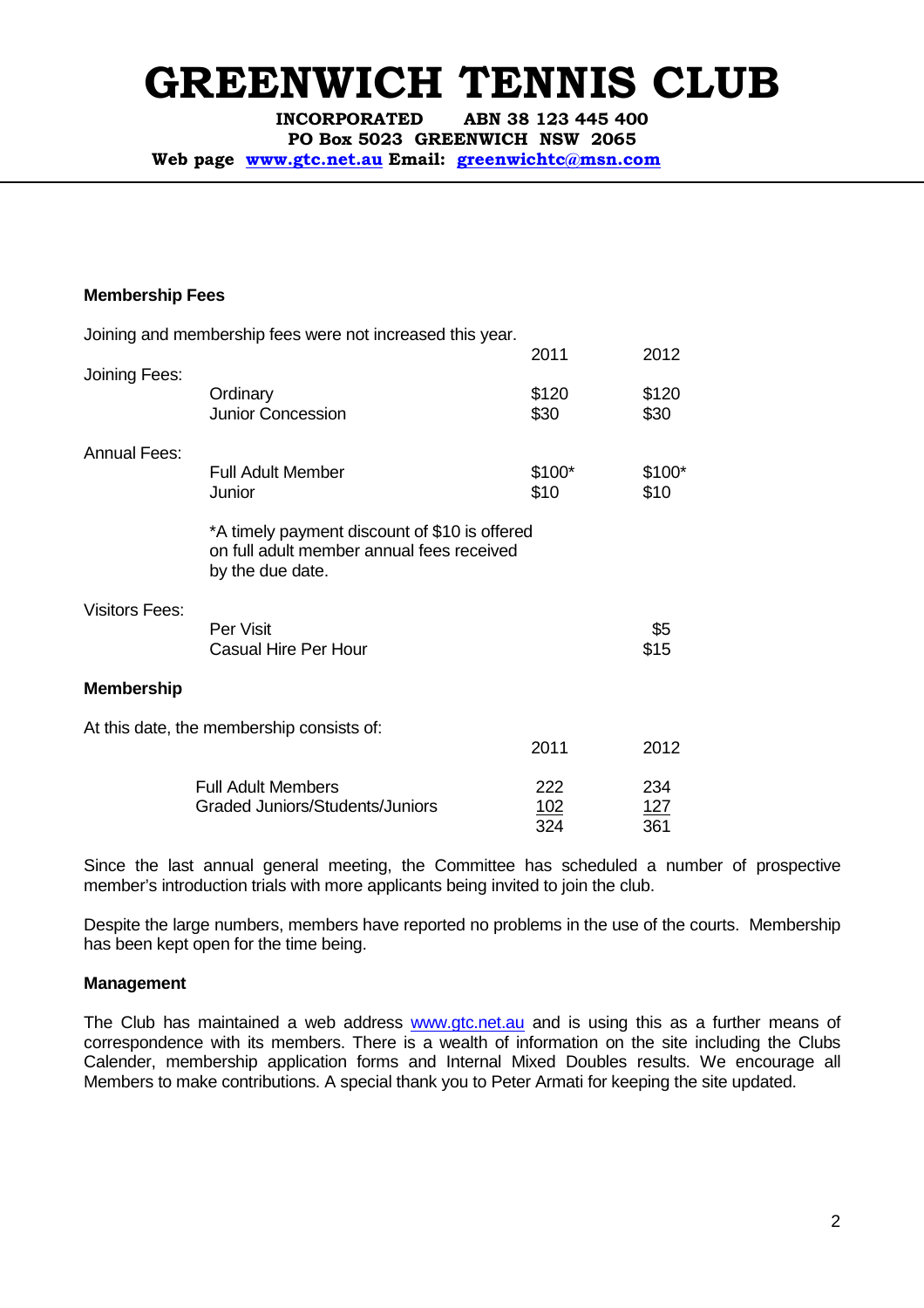**INCORPORATED ABN 38 123 445 400** 

**PO Box 5023 GREENWICH NSW 2065** 

**Web page www.gtc.net.au Email: greenwichtc@msn.com**

#### **Club Championships**

The 2012 Club Championships had a couple of changes to its format. Firstly in recognition of the busy lives we are all living and to increase participation, entrants only had to be available for 2 days. These were Sunday 28 October for the Semi Finals and Sunday 4 November for the Finals. This allowed any earlier matches to be played at a time that suited the entrants. Secondly there was also a new handicap format introduced. Despite some teething problems with handicaps the format was a success and the Championships attracted many additional entrants.

The tennis throughout was played in great spirit and to a high standard. It was very encouraging to see several of our junior players participate and excel. The men's singles final was also a highlight with spectators seated in several rows and the decider going to a Super Tie Break. Well done to all who participated and to our eventual winners.

The 2012 winners were:

| Men's Singles           | <b>Andrew Bennett</b>      | 4-6     | 6-3     | 10-1 (Super tie Break) |
|-------------------------|----------------------------|---------|---------|------------------------|
| Ladies Singles          | Tania Kennedy              | $6 - 1$ | $6 - 1$ |                        |
| Men's Doubles           | A.Bennett & M.Armati       | $6 - 4$ | $6 - 3$ |                        |
| Ladies Doubles          | T. Kennedy & J. Cunningham | 7-6     | $6 - 3$ |                        |
| <b>Mixed Doubles</b>    | A.Bennett & J. Gibson      | $6 - 2$ | $6 - 3$ |                        |
| Mens Handicap Singles   | T.Thacker                  | 8-6     |         |                        |
| Men's Handicap Doubles  | H.Whitehead & W. Schembri  | 8-0     |         |                        |
| Ladies Handicap Singles | J. Marguard                | $8 - 4$ |         |                        |
| Ladies Handicap Doubles | J. Marquard & J. Gibson    | $8 - 5$ |         |                        |

Thank you in particular to Frank Simpson and Keith Taylor who ran the Club Championships and contributed to their success.

#### **Junior Championships**

The 2012 Junior Club Championships were conducted on 26/27 May. With falling numbers in participants in previous years the Committee appointed Ariane Kaderavek to reinvigorate Junior tennis in the club. We now have approximately 50 juniors being coached on a regular basis and the number of entries for the Junior Championships was double those of the previous year. In the Junior Club Championships all the players played with great enthusiasm, camaraderie and enjoyment. Well done to all who participated and our eventual winners

The 2012 winners were:

| Under 10 Junior Boys Singles Champion   | Adrian Schembri               | $3 - 1$ |
|-----------------------------------------|-------------------------------|---------|
| Under 10 Junior Boys Runner Up          | Archie Douglas                |         |
| Under 10 Junior Girls Singles Champion  | Siena Kaderavek               | $3-2$   |
| Under 10 Junior Girls Singles Runner Up | Sophie Calder                 |         |
| Under 10 Junior Boys Doubles Champions  | Adrian Schembri & Sam Carroll | $3 - 1$ |
| Under 10 Junior Boys Doubles Runners Up | Will Bingham & Archie Douglas |         |
| Over 10 Junior Boys Champion            | <b>Tim Thacker</b>            | $6 - 3$ |
| Over 10 Junior Boys Runner Up           | Hal Whitehead                 |         |
| Over 10 Junior Girls Champion           | Imogen Neville                | 6-4     |
| Over 10 Junior Girls Runner Up          | Nina Marquard Karp            |         |
| Over 10 Junior Doubles Champions        | Tim Thacker & Jack O'Sullivan | $6 - 3$ |
| Over 10 Junior Boys Doubles Runners Up  | Hal Whitehead & Will Schembri |         |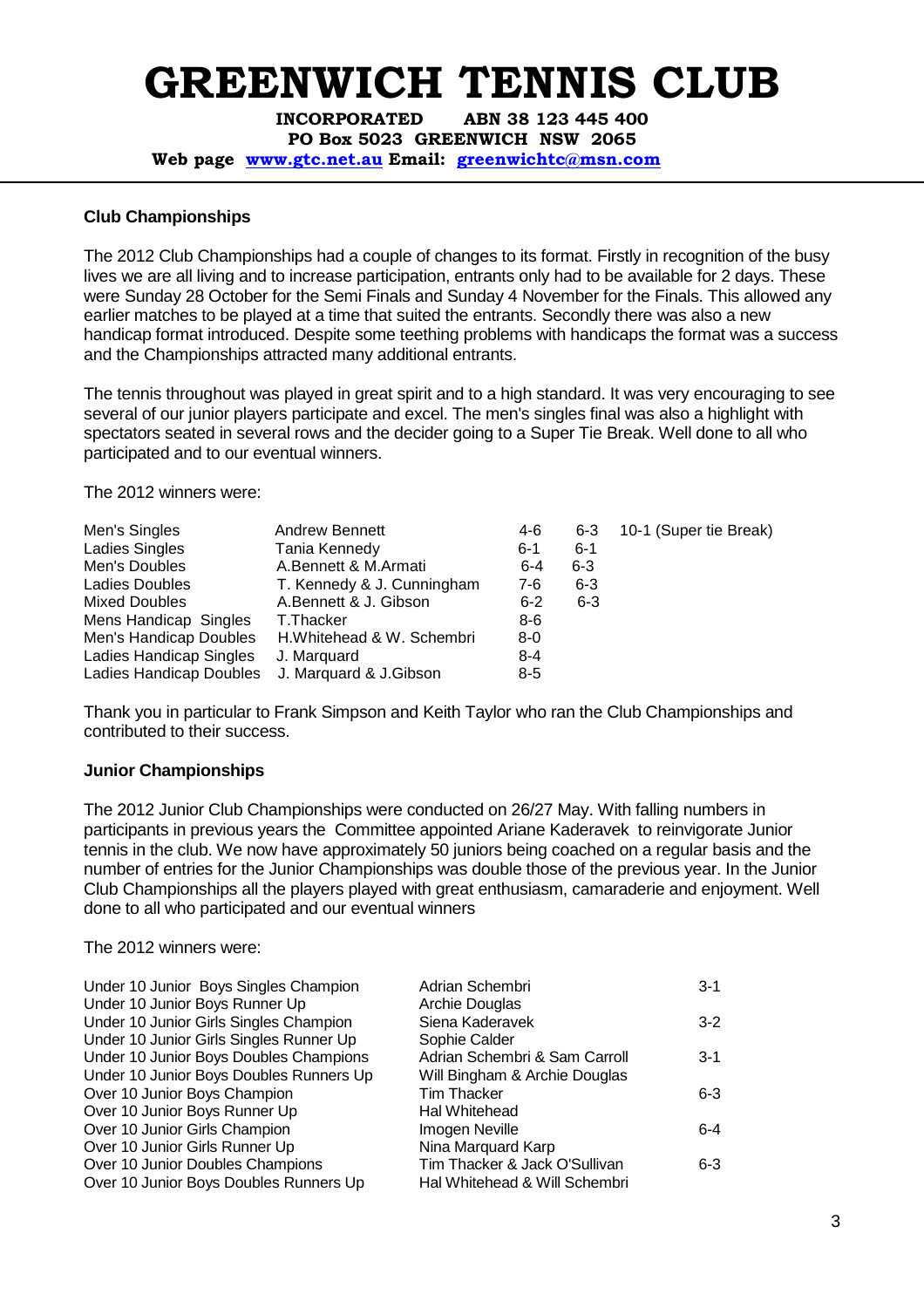**INCORPORATED ABN 38 123 445 400** 

**PO Box 5023 GREENWICH NSW 2065** 

**Web page www.gtc.net.au Email: greenwichtc@msn.com**

A huge thank you to Ariane Kaderavek who ran the Junior Club Championships and who has built a great platform for our Juniors to develop.

#### **Coaching & Juniors**

This year we have seen approximately 50 junior members coached by Tom Cartwright and Andrew Bennett. The feedback has been tremendous and we would like to congratulate both Tom and Andrew for their efforts with this program.

#### **NSTA Competitions**

Greenwich was not represented in any NSTA competition during 2012. This is to be regretted, but members are very happy with our own internal Saturday afternoon competition.

#### **SOCIAL**

#### **Christmas Party**

The annual Christmas party was held on 11th December 2011.

The party continues to be a success with attendance of 119 adults and 32 children and 1 under 5. Adult attendance was slightly up and this continued the recent format of the Committee helping with staffing, more food and a more inclusive ticket pricing. I would once again like to thank Annabelle Burley, Janice Gibson and Sharon Morse for organising this very successful function.

The party is subsidised by the Club

#### **Family Social Afternoons/Junior Round Robins**

There are none to report. However next year we are looking at the possibility of having a girls and mother afternoon to encourage some new girls to come and play and possibly a father and son afternoon.

#### **Round Robin Tournaments**

There has been very little response to these tournaments in recent years, so this year none were scheduled. Members who would like to see these events re-instated should contact a committee member.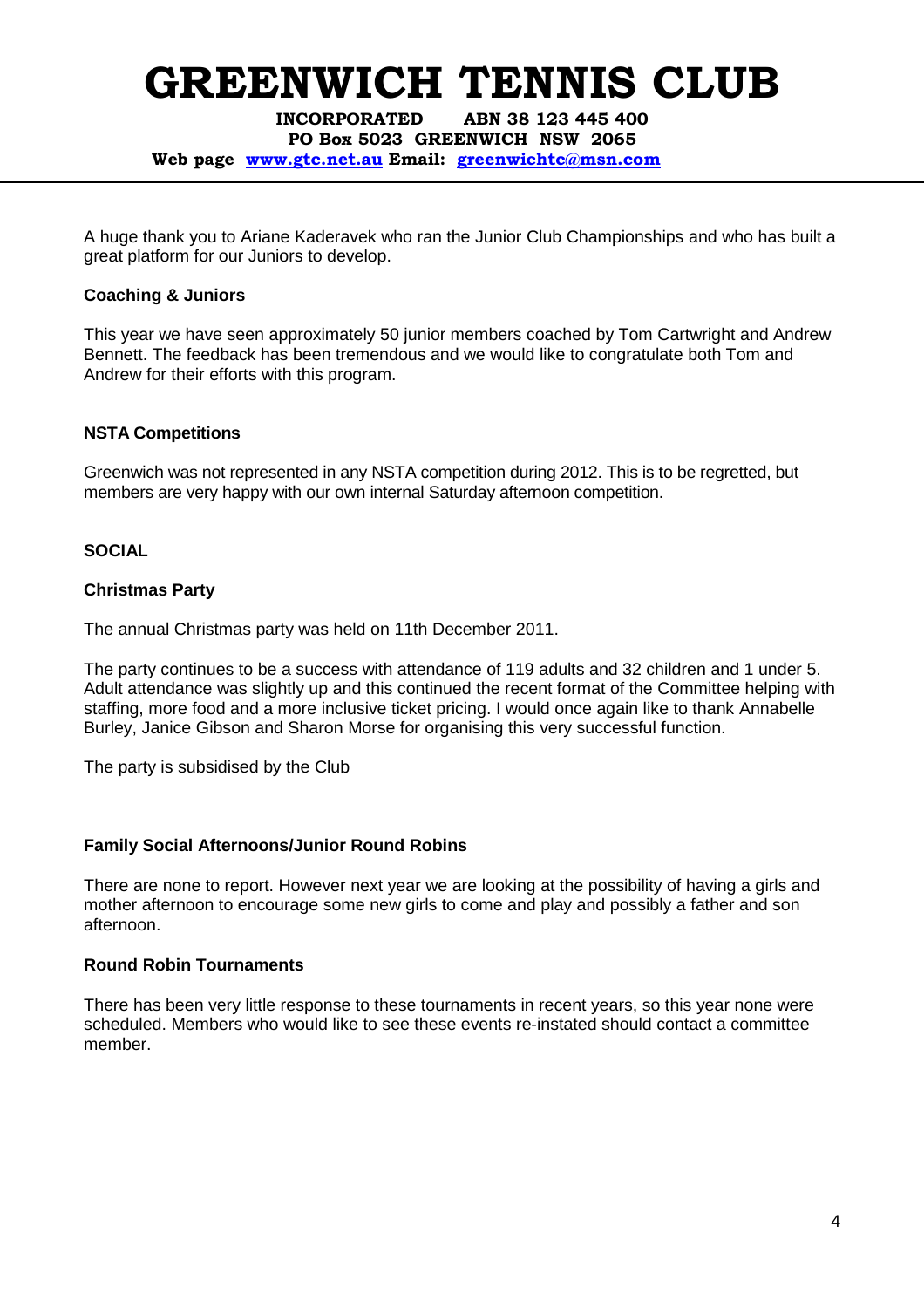**INCORPORATED ABN 38 123 445 400** 

**PO Box 5023 GREENWICH NSW 2065** 

**Web page www.gtc.net.au Email: greenwichtc@msn.com**

#### **Internal Mixed Doubles Competition**

A big thank you to Bill Oliver who continues to run these successful competitions for members on Saturday afternoons. Bill reports that more than 60 members participate. Thanks also go to the team captains, Jane Marquard (Sky Blue), Sharon Morse (Nike Red), Janice Gibson (Lime Green) and Annabelle Burley (Royal Purple) who ensure their teams are fully represented each week.

The end of year winners cannot be published at this time as there is still another weeks of competition. The winners will be announced at the Christmas party.

Earlier winners this year were the Purple and Red teams

Once again the competition proved popular to members of all standards with the two time-slots format ensuring the games were evenly matched.

A special mention to all those members who volunteered to reserve when required, in some cases backing up after playing earlier in the afternoon.

#### **Interclub Matches**

Sydney Veterans Inter-Club Matches Two matches have been successfully held:

Sunday 25 March 2012 Winners Greenwich 9 sets 7 and 70 games all Our players were: Annabelle Burley, Birgitta Bernerius , Janice Gibson, Jo Cunningham and Brett Geary, Hugh Chisholm, Derek White, Michael Armati

Sunday 7 Oct 2012 Winners Greenwich 11 sets to 5 sets 85 games to 71 Our Players: Barbara Oliver, Janice Gibson, Tania Kennedy, Jo Cunningham and Hugh Chisholm, Terry Ower, Derek White, Peter McIlwaine

A very big thank you to Keith Taylor who has continued to organise these very successful events.

#### **Player of the Year Award**

This award, given to the member who has contributed most to the Club's playing activity over the calendar year to 31 October, has continued to excite interest. In 2011 it was awarded to Derek White.

The winner will be decided on the points system previously published. Any points earned in November and December will count towards next year's (2013) trophy.

The award (\$100 plus a trophy) for 2012 will be presented to the winner at the Christmas party and the winner's name will be inscribed on the clock shield displayed in the clubhouse.

Points have been awarded this year (and for the future) for participation in the internal competitions.

Frank Simpson has again been appointed as the referee for the award, and our thanks go to Frank for keeping the point scores over the years.